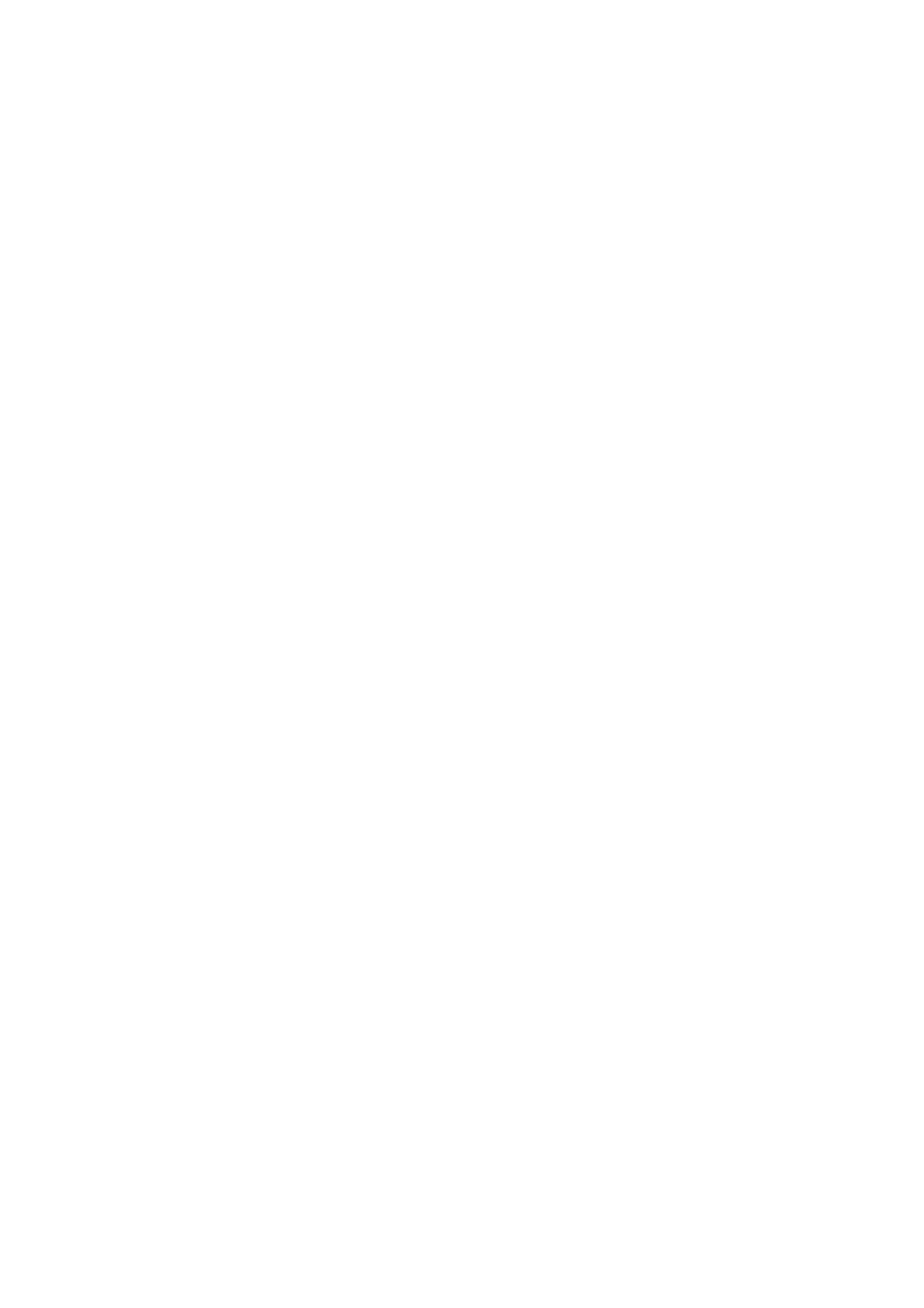

I

"*Eh bien, mon prince, Gênes et Lucques ne sont plus que des apanages, des* estates*, de la famille Buonaparte.*<sup>1</sup> *Non, je vous préviens, que si vous ne me dites pas que nous avons la guerre, si vous vous permettez encore de pallier toutes les infamies, toutes les atrocités de cet Antichrist (ma parole, j'y crois)—je ne vous connais plus, vous n'êtes plus mon ami, vous n'êtes plus* my faithful slave*, comme vous dites.* Well, good evening, good evening. *Je vois que je vous fais peur,* sit down and tell me about it."\*

So spoke, in July 1805, the renowned Anna Pavlovna Scherer, maid of honour and intimate of the empress Maria Feodorovna, greeting the important and high-ranking Prince Vassily, the first to arrive at her soirée. Anna Pavlovna had been coughing for several days. She had the *grippe,* as she put it (*grippe* was a new word then, used only by rare people). Little notes had been sent out that morning with a red-liveried footman, and on all of them without distinction there was written:

*Si vous n'avez rien de mieux à faire, Monsieur le comte (*or *mon prince), et si la perspective de passer la soirée chez une pauvre malade ne vous effraye pas trop, je serai charmée de vous voir chez moi entre 7 et 10 heures.*†

*Annette Scherer.*

*"Dieu, quelle virulente sortie!"*‡ the entering prince replied, not ruffled in the least by such a reception. He was wearing an embroidered court uniform, stockings, shoes, and stars, and had a bright expression on his flat face.

He spoke that refined French in which our grandparents not only spoke but thought, and with those quiet, patronizing intonations which are proper to a significant man who has grown old in society and at court. He went over to

‡God, what a virulent outburst!

<sup>\*</sup>Well, my prince, Genoa and Lucca are now no more than possessions, *estates,* of the Buonaparte family. No, I warn you, if you do not tell me we are at war, if you still allow yourself to palliate all the infamies, all the atrocities of that Antichrist (upon my word, I believe it)—I no longer know you, you are no longer my friend, you are no longer . . . as you say . . . I see that I'm frightening you . . .

<sup>†</sup>If you have nothing better to do, Monsieur the Count (*or* My Prince), and if the prospect of spending the evening with a poor sick woman does not frighten you too much, I shall be delighted to see you here between 7 and 10 o'clock.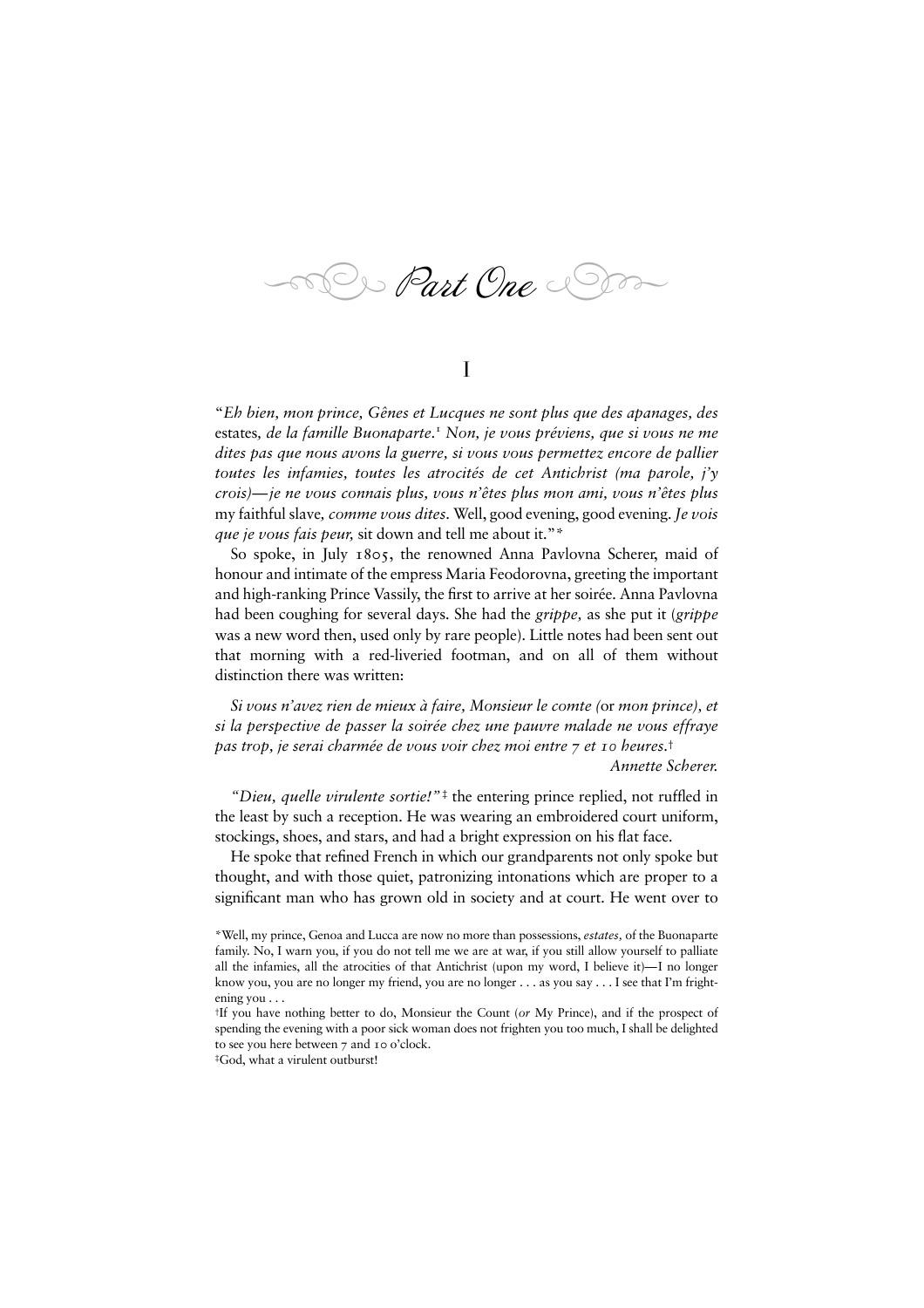Anna Pavlovna, kissed her hand, presenting her with his perfumed and shining bald pate, and settled comfortably on the sofa.

"*Avant tout dites-moi, comment vous allez, chère amie.*\* Set me at ease," he said, without changing his voice and in a tone in which, through propriety and sympathy, one could discern indifference and even mockery.

"How can one be well . . . when one suffers morally? Is it possible to remain at ease in our time, if one has any feeling?" said Anna Pavlovna. "You'll stay the whole evening, I hope?"

"And the fête at the British ambassador's? Today is Wednesday. I must put in an appearance," said the prince. "My daughter will come to fetch me and take me there."

"I thought today's fête was cancelled. *Je vous avoue que toutes ces fêtes et* tous ces feux d'artifice commencent à devenir insipides."<sup>†</sup>

"If they had known that you wished it, the fête would have been cancelled," said the prince, uttering out of habit, like a wound-up clock, things that he did not even wish people to believe.

*"Ne me tourmentez pas. Eh bien, qu'a-t-on décidé par rapport à la dépêche de Novosilzoff?*<sup>2</sup> *Vous savez tout."*‡

"What can I tell you?" said the prince, in a cold, bored tone. "*Qu'a-t-on décidé? On a décidé que Buonaparte a brûlé ses vaisseaux, et je crois que nous sommes en train de brûler les nôtres.*"§

Prince Vassily always spoke lazily, the way an actor speaks a role in an old play. Anna Pavlovna Scherer, on the contrary, despite her forty years, was brimming with animation and impulses.

Being an enthusiast had become her social position, and she sometimes became enthusiastic even when she had no wish to, so as not to deceive the expectations of people who knew her. The restrained smile that constantly played on Anna Pavlovna's face, though it did not suit her outworn features, expressed, as it does in spoiled children, a constant awareness of her dear shortcoming, which she did not wish, could not, and found no need to correct.

In the midst of a conversation about political doings, Anna Pavlovna waxed vehement.

"Ah, don't speak to me of Austria! Maybe I don't understand anything, but Austria does not want and has never wanted war. She's betraying us.<sup>3</sup> Russia alone must be the saviour of Europe. Our benefactor knows his lofty calling and will be faithful to it. That is the one thing I trust in. Our kind and wonderful

<sup>\*</sup>Before all, tell me how you are doing, my dear friend.

<sup>†</sup>I confess to you that all these fêtes and all these fireworks are beginning to become insipid.

<sup>‡</sup>Don't torment me. Well, what has been decided in connection with Novosiltsov's dispatch? You know everything.

<sup>§</sup>What has been decided? It has been decided that Bonaparte has burned his boats, and I believe that we are in the process of burning ours.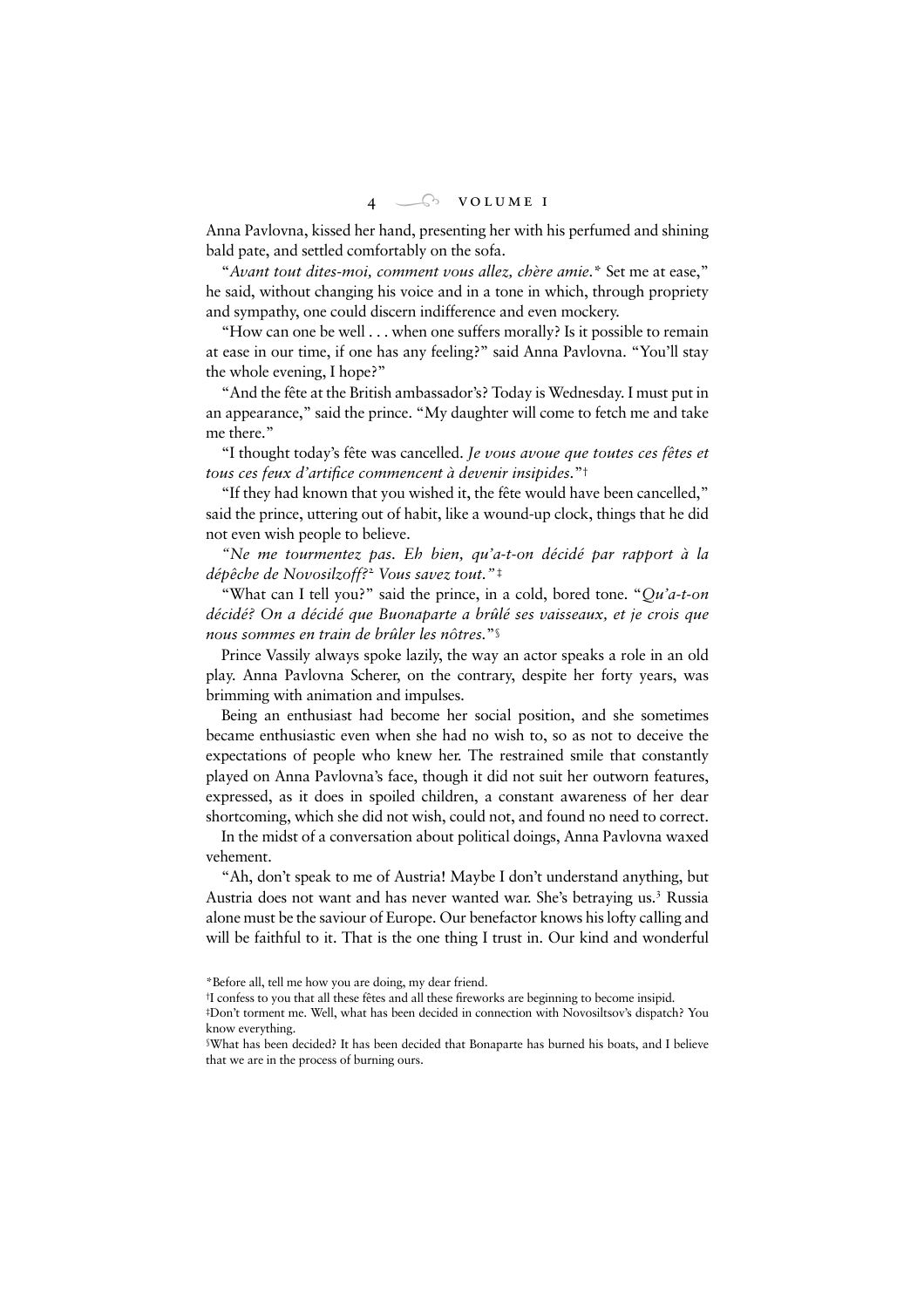sovereign is faced with the greatest role in the world, and he is so virtuous and good that God will not abandon him, and he will fulfil his calling to crush the hydra of revolution, which has now become still more terrible in the person of this murderer and villain. We alone must redeem the blood of the righteous one.<sup>4</sup> In whom can we trust, I ask you? . . . England with her commercial spirit will not and cannot understand all the loftiness of the emperor Alexander's soul. She refused to evacuate Malta.<sup>5</sup> She wants to see, she searches for ulterior motives in our acts. What did they say to Novosiltsov? Nothing. They did not, they could not understand the self-denial of our emperor, who wants nothing for himself and everything for the good of the world. And what have they promised? Nothing. And what they did promise will not be done! Prussia has already declared that Bonaparte is invincible and that all Europe can do nothing against him . . . And I don't believe a single word of Hardenberg or of Haugwitz.<sup>6</sup> *Cette fameuse neutralité prussienne, ce n'est qu'un piège.*\* I trust only in God and in the lofty destiny of our dear emperor. He will save Europe! . . ." She suddenly stopped with a mocking smile at her own vehemence.

"I think," the prince said, smiling, "that if they sent you instead of our dear Wintzingerode, you would take the Prussian king's consent by storm.<sup>7</sup> You're so eloquent! Will you give me tea?"

"At once. *À propos,*" she added, calming down again, "I'll have two very interesting men here tonight, *le vicomte de Mortemart, il est allié aux Montmorency par les Rohan,*† one of the best French families. He's one of the good émigrés,<sup>8</sup> one of the real ones. And then *l'abbé Morio*‡—do you know that profound mind? He's been received by the sovereign. Do you know him?"

"Ah! I'll be very glad," said the prince. "Tell me," he added, as if just recalling something and with special casualness, though what he asked about was the main purpose of his visit, "is it true that *l'impératrice-mère*§ wants Baron Funke to be named first secretary in Vienna? *C'est un pauvre sire, ce baron, à ce qu'il paraît.*"# Prince Vassily wanted his son to be appointed to this post, which, through the empress Maria Feodorovna, had been solicited for the baron.

Anna Pavlovna all but closed her eyes as a sign that neither she nor anyone else could judge of the empress's good pleasure or liking.

*"Monsieur le baron de Funke a été recommandé à l'impératrice-mère par sa soeur,"*\*\* she merely said in a sad, dry tone. The moment Anna Pavlovna mentioned the empress, her face suddenly presented a profound and sincere

†The viscount of Mortemart, he is allied to the Montmorency family through the Rohans.

<sup>\*</sup>This famous Prussian neutrality is nothing but a trap.

<sup>‡</sup>The abbot Morio.

<sup>§</sup>The dowager empress.

<sup>#</sup>He's a poor fellow, this baron, so it seems.

<sup>\*\*</sup>Monsieur the baron of Funke was recommended to the dowager empress by her sister.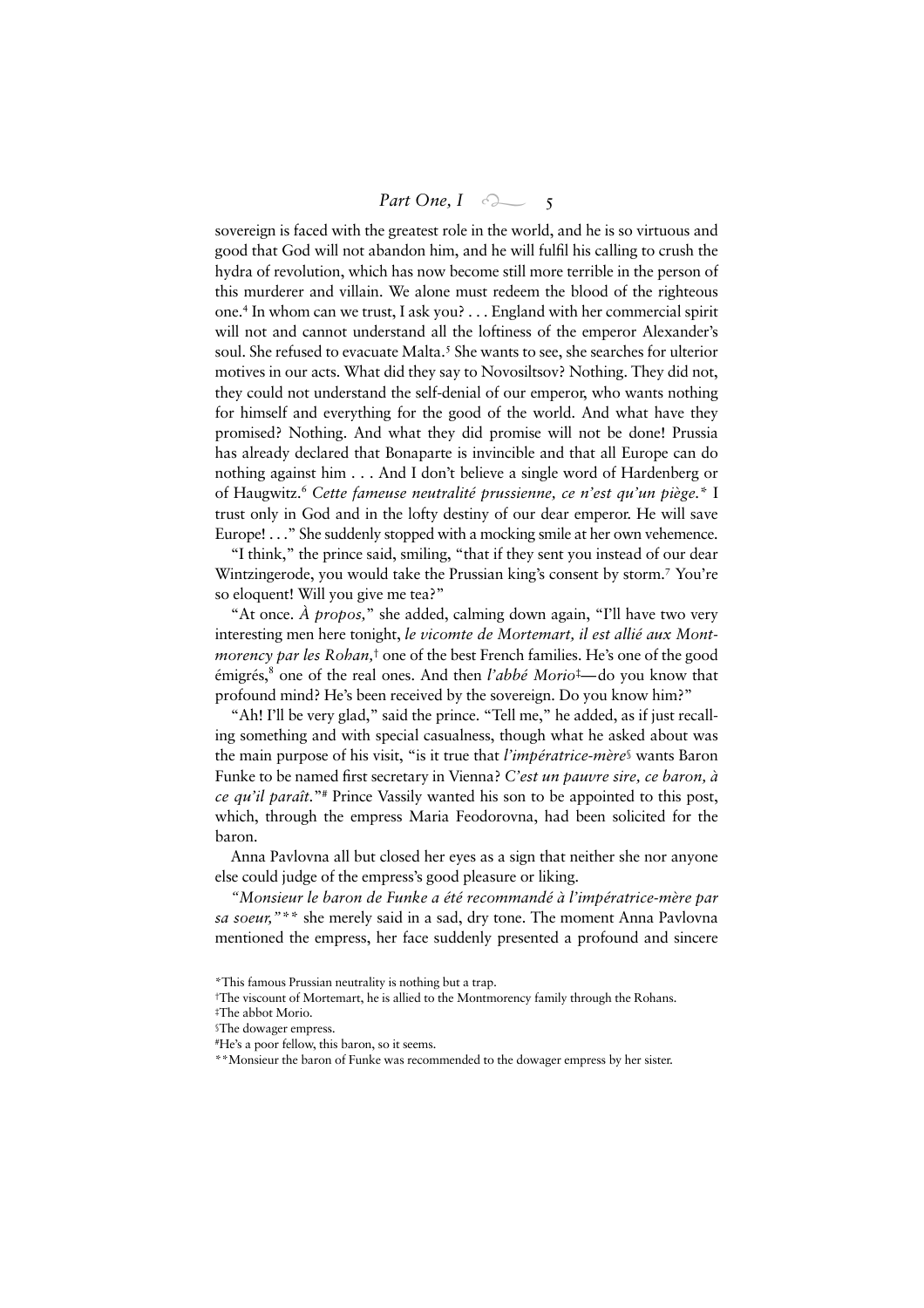expression of devotion and respect, combined with sadness, which happened each time she referred to her exalted patroness in conversation. She said that her majesty had deigned to show Baron Funke *beaucoup d'estime,*\* and her eyes again clouded over with sadness.

The prince lapsed into indifferent silence. Anna Pavlovna, with her courtly and feminine adroitness and ready tact, wanted both to swat the prince for daring to make such a pronouncement about a person recommended to the empress, and at the same time to comfort him.

*"Mais à propos de votre famille,*" she said, "do you know that your daughter, since her coming out, *fait les délices de tout le monde? On la trouve belle, comme le jour."*†

The prince bowed in a sign of respect and gratitude.

"I often think," Anna Pavlovna went on after a moment's silence, moving closer to the prince and smiling tenderly at him, as if to show thereby that the political and social conversations were at an end and a heart-to-heart one was beginning, "I often think how unfairly life's good fortune is sometimes distributed. Why has fate given you two such nice children (excluding Anatole, your youngest, I don't like him)," she put in peremptorily, raising her eyebrows, "such lovely children? And you really value them less than anyone and are therefore unworthy of them."

And she smiled her rapturous smile.

*"Que voulez-vous? Lavater aurait dit que je n'ai pas la bosse de la paternité,"*‡ said the prince.

"Stop joking. I wanted to talk seriously with you. You know, I'm displeased with your younger son. Just between us," her face acquired a sad look, "there was talk about him at her majesty's, and you were pitied . . ."

The prince did not reply, but she fell silent, looking at him significantly, waiting for a reply. Prince Vassily winced.

"What am I to do?" he said finally. "You know, I did all a father could for their upbringing, and they both turned out *des imbéciles.* Ippolit is at least an untroublesome fool, but Anatole is a troublesome one. That's the only difference," he said, smiling more unnaturally and animatedly than usual, and with that showing especially clearly in the wrinkles that formed around his mouth something unexpectedly coarse and disagreeable.

"Ah, why do such people as you have children? If you weren't a father, I'd have nothing to reproach you for," said Anna Pavlovna, raising her eyes pensively.

*"Je suis votre* faithful slave, *et à vous seule je puis l'avouer.* My children—

<sup>\*</sup>Much respect.

<sup>†</sup>But apropos of your family . . . has been the delight of everyone. They find her beautiful as the day. ‡What do you want? Lavater would have said that I lack the bump of paternity.